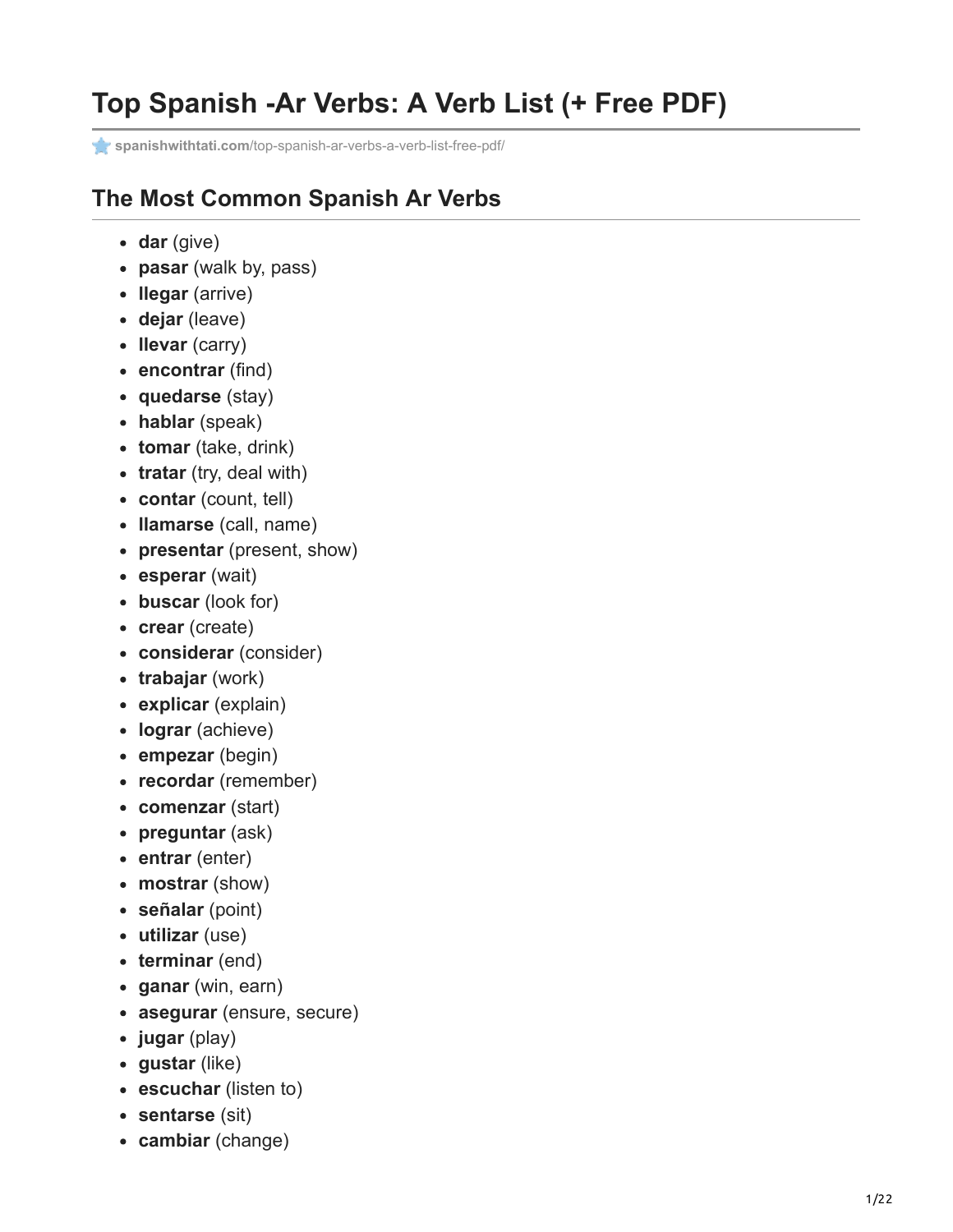- **acabar** (finish, end)
- **desarrollar** (develop)
- **necesitar** (need)
- **sacar** (remove)
- **indicar** (indicate)
- **formar** (form)
- **intentar** (try)
- **ayudar** (help)
- **usar** (use)
- **observar** (observe)

## **Regular -Ar Verbs**

Here's a comprehensive list of Spanish -ar verbs that are considered regular in the present tense.

- abonar (fertilize)
- abordar (board)
- abortar (abort)
- abrazar (embrace)
- abrigar (shelter)
- abrigarse (shelter oneself)
- abrochar (fasten)
- abusar (abuse)
- acabar (finish)
- acampar (camp)
- acariciar (caress)
- acelerar (accelerate)
- acentuar (accentuate)
- aceptar (accept)
- acercar (zoom in)
- acercarse (approach)
- aclarar (clarify)
- aclararse (clarify oneself)
- acomodar (accommodate)
- acompañar (accompany)
- aconsejar (advise)
- acoplar (adapt)
- acortar (shorten)
- acosar (harass)
- acostumbrar (accustom)
- acostumbrarse (get used to)
- acrecentar (increase)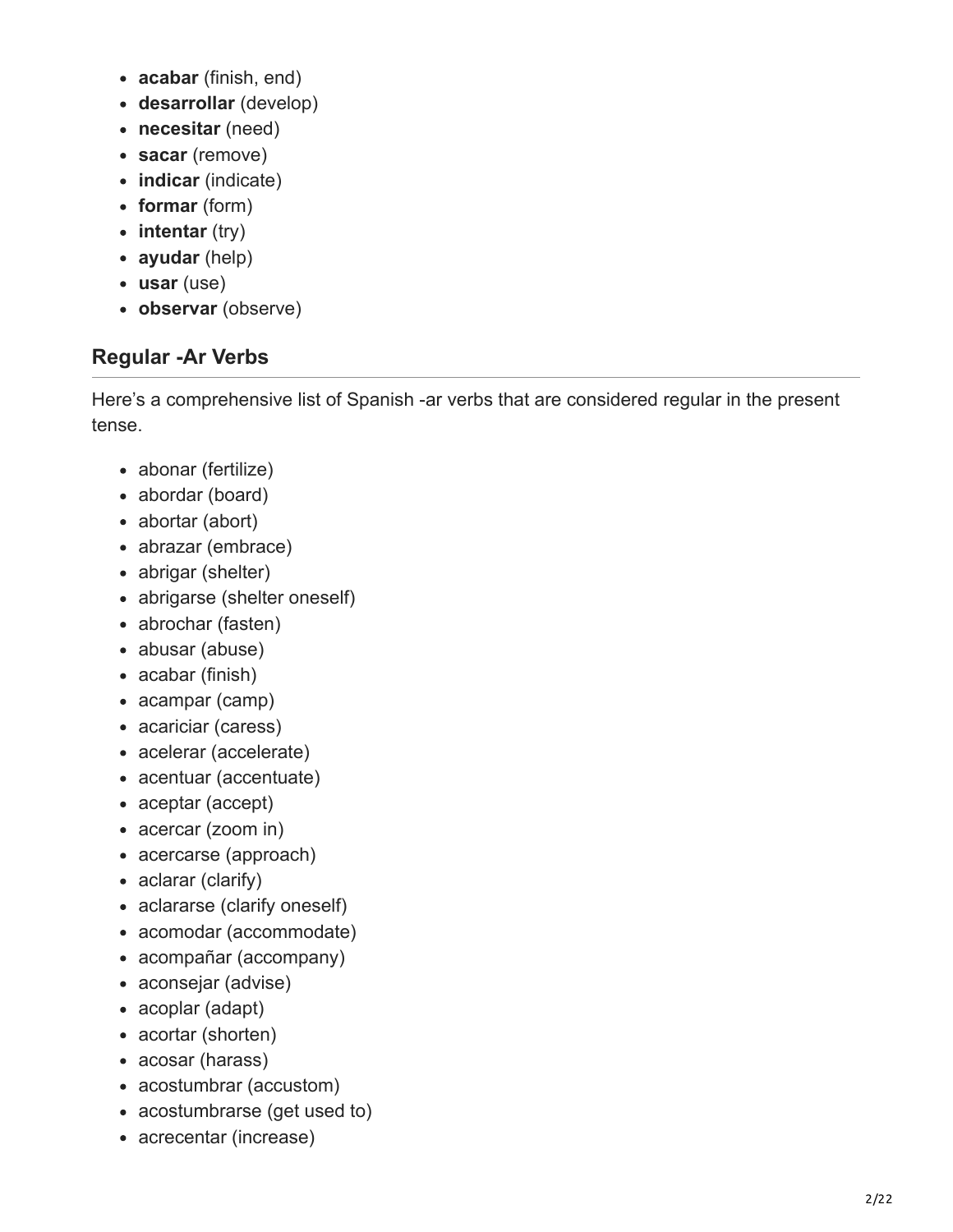- acreditar (accredit)
- activar (activate)
- actualizar (update)
- actuar (act)
- acusar (accuse)
- adaptar (adapt)
- adecuar(adapt)
- adelantar (forward)
- adelgazar (lose weight)
- adivinar (guess)
- adjuntar (attach)
- administrar (manage)
- admirar (admire)
- adoptar (adopt)
- adorar (adore)
- adornar (adorn)
- afectar (affect)
- afeitar (shave)
- afeitarse (shave oneself)
- afinar (tune)
- afirmar (claim)
- aflojar (loosen)
- afrontar (face)
- agarrar (grab)  $\bullet$
- agitar (shake)
- agotar (run out)
- agradar (like)
- agregar (add)
- aguantar (hold)
- aguardar (wait)
- ahogar (drown)
- ahorcar (hang)
- ahorrar (save)
- ajustar (adjust)
- alargar (lengthen)
- alarmar (alarm)
- alborotar (disturb)
- alcanzar (reach)
- alegar (plead)
- alegrar (cheer)
- alegrarse (be happy)
- alejar (alienate)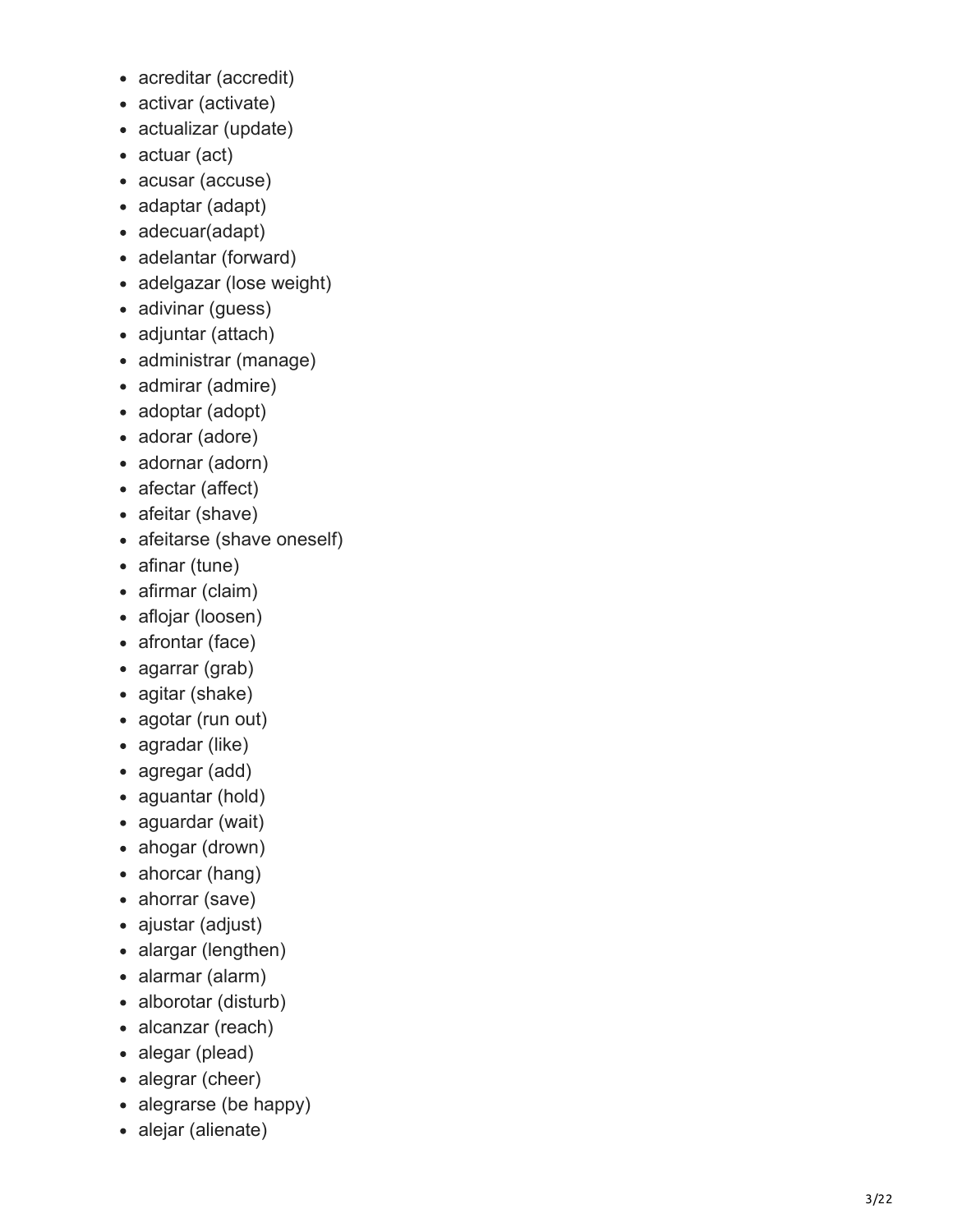- aligerar (lighten)
- alimentar (feed)
- aliñar (season food)
- aliviar (alleviate)
- almacenar (store)
- alojar (accommodate)
- alojarse (lodge)
- alquilar (rent)
- alterar (alter)
- alumbrar (light)
- alzar (raise)
- amar (love)
- amenazar (threaten)
- amenizar (amenize)  $\bullet$
- $\bullet$ ampliar (enlarge)
- amplificar (amplify)
- analizar (analyze)
- anhelar (yearn)
- animar (animate)
- añorar (yearn)
- anotar (annotate)
- anticipar (anticipate)
- anular (cancel)
- anunciar (announce)
- apagar (turn off)
- aparcar (park)
- apartar (set aside)
- apelar (appeal)
- apestar (stink)
- aplastar (crush)
- aplazar (defer)
- aplicar (apply)
- aportar (contribute)  $\bullet$
- apoyar (support)
- apreciar (appreciate)
- apresurarse (rush)
- aprovechar (take advantage)  $\bullet$
- apuntar (aim)
- apuntarse (sign up)
- apurarse (hurry)
- arañar (scratch)
- armar (organize)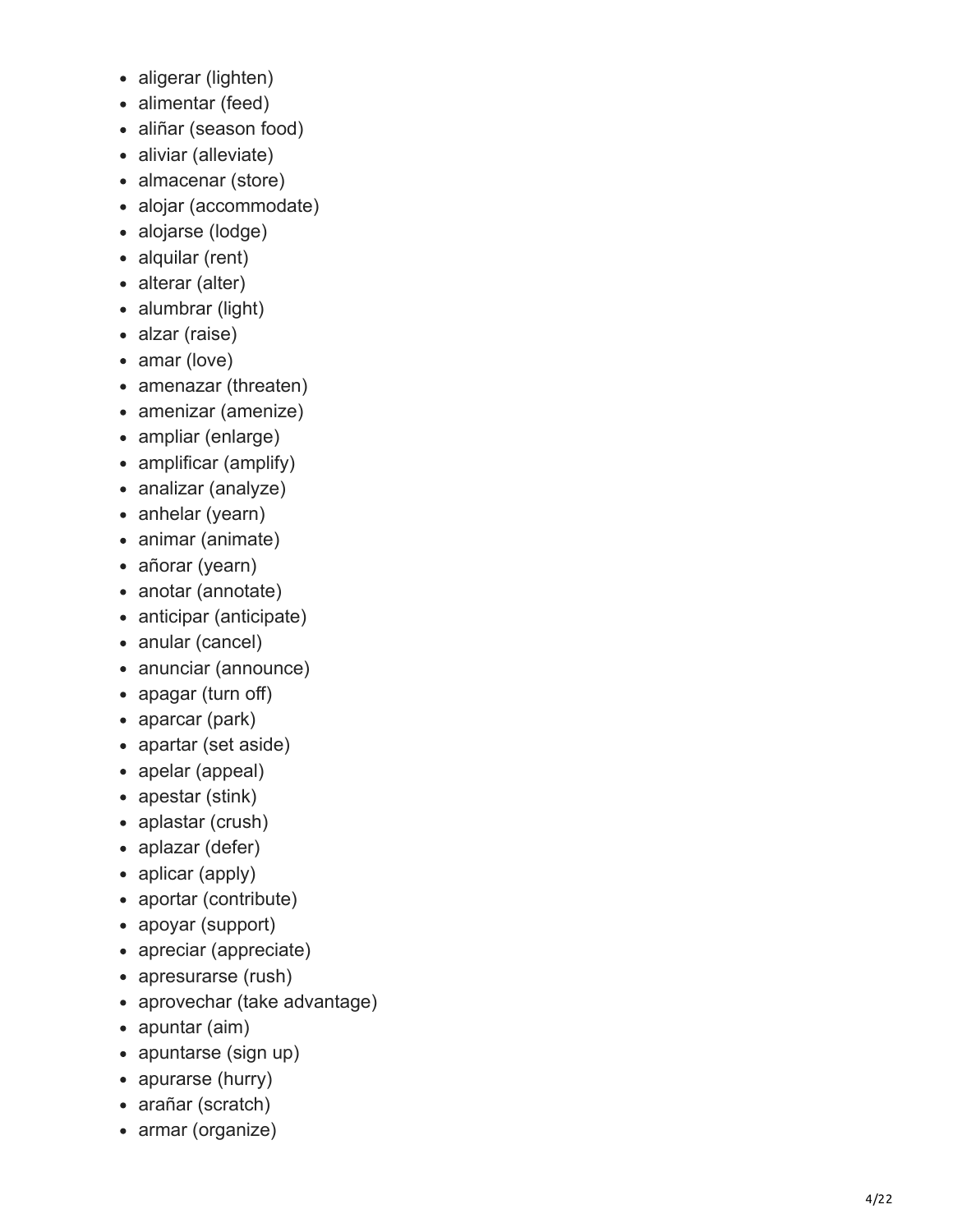- arrancar (start)
- arrastrar (drag)
- arreglar (fix)
- arrestar (arrest)
- arriesgar (risk)
- arrojar (throw)
- asar (roast)
- asegurar (secure)
- asesinar (murder)
- asociar (associate)
- asombrar (amaze)
- aspirar (aspire)
- asustar (scare)
- asustarse (be frightened)
- atacar (attack)
- $\bullet$  atar (tie)
- aterrizar (land)
- atrapar (catch)
- atrasar (delay)
- aullar (howl)
- aumentar (increase)
- autenticar (authenticate)
- autorizar (authorize)
- avanzar (advance)
- averiguar (find out)
- avisar (notify)
- ayudar (help)
- bailar (dance)
- bajar (download)
- balancear (swing)
- bañar (bathe)
- bañarse (bathe oneself)
- barajar (shuffle)
- bautizar (baptize)
- beneficiar (benefit)
- besar (kiss)
- bloquear (block)
- bombear (pump)
- bordar (embroider)
- borrar (erase)
- bostezar (yawn)
- brillar (shine)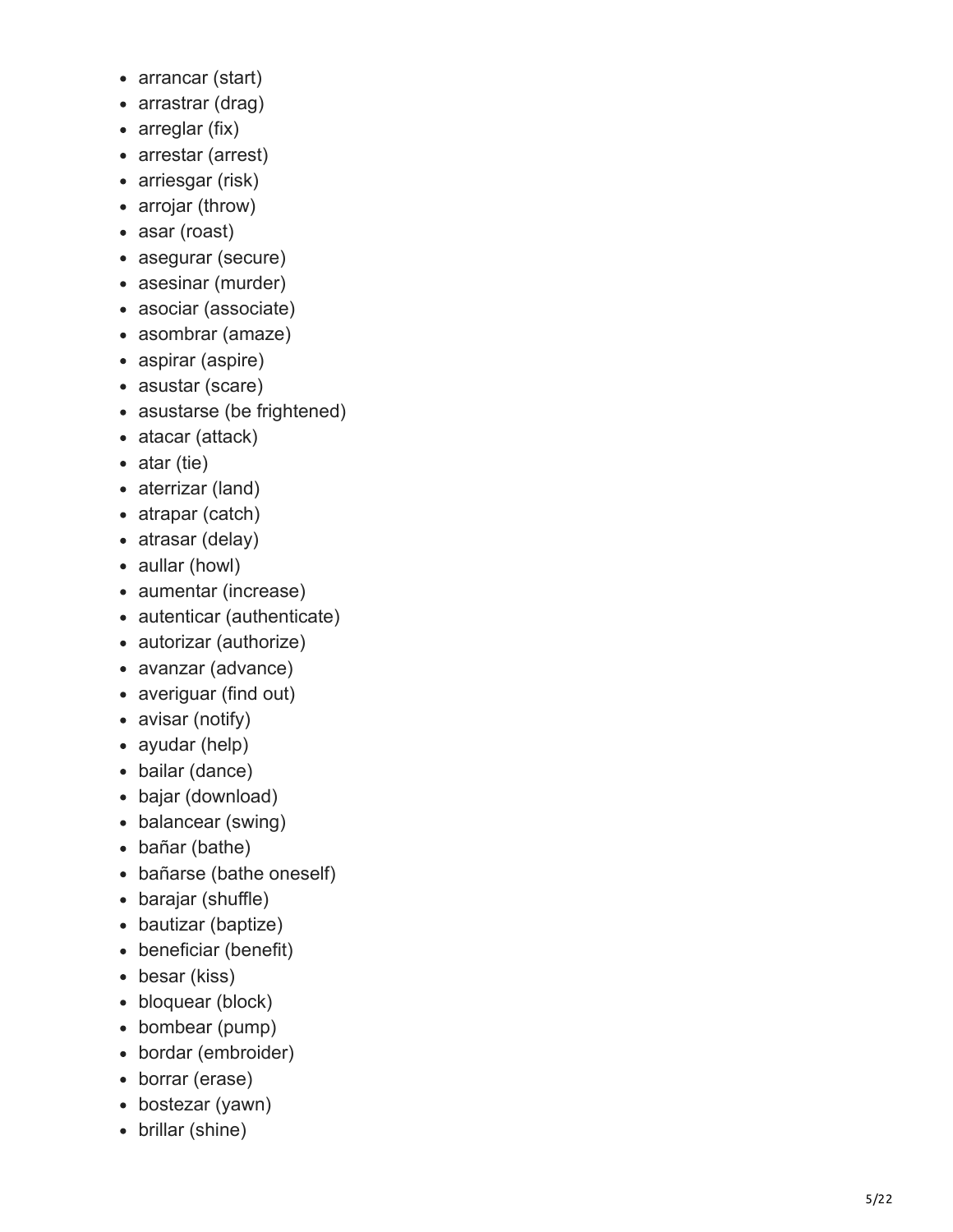- brincar (jump)
- brindar (toast)
- bromear (joke)
- broncear (tan)
- bucear (dive)
- burlar (tease)
- buscar (search)
- calcular (calculate)
- calificar (rate)
- callar (shut up)
- calmar (calm down)
- calzar (wedge)
- cambiar (change)
- caminar (walk)
- canalizar (channel)
- cancelar (cancel)
- cansarse (get tired)
- cantar (sing)
- capitular (capitulate)
- capturar (capture)
- caracterizar (characterize)
- cargar (charge)
- casarse (get married)
- castigar (punish)
- categorizar (categorize)
- causar (cause)
- cautivar (captivate)
- cavar (dig)
- cazar (hunt)
- celebrar (celebrate)
- cenar (dine)
- censurar (censor)
- centralizar (centralize)
- centrar (center)
- cepillar (brush)
- cerrar (close)
- cesar (stop)
- charlar (have a chat)
- chatear (chat)
- chocar (crash)
- chupar (suck)
- cifrar (cipher)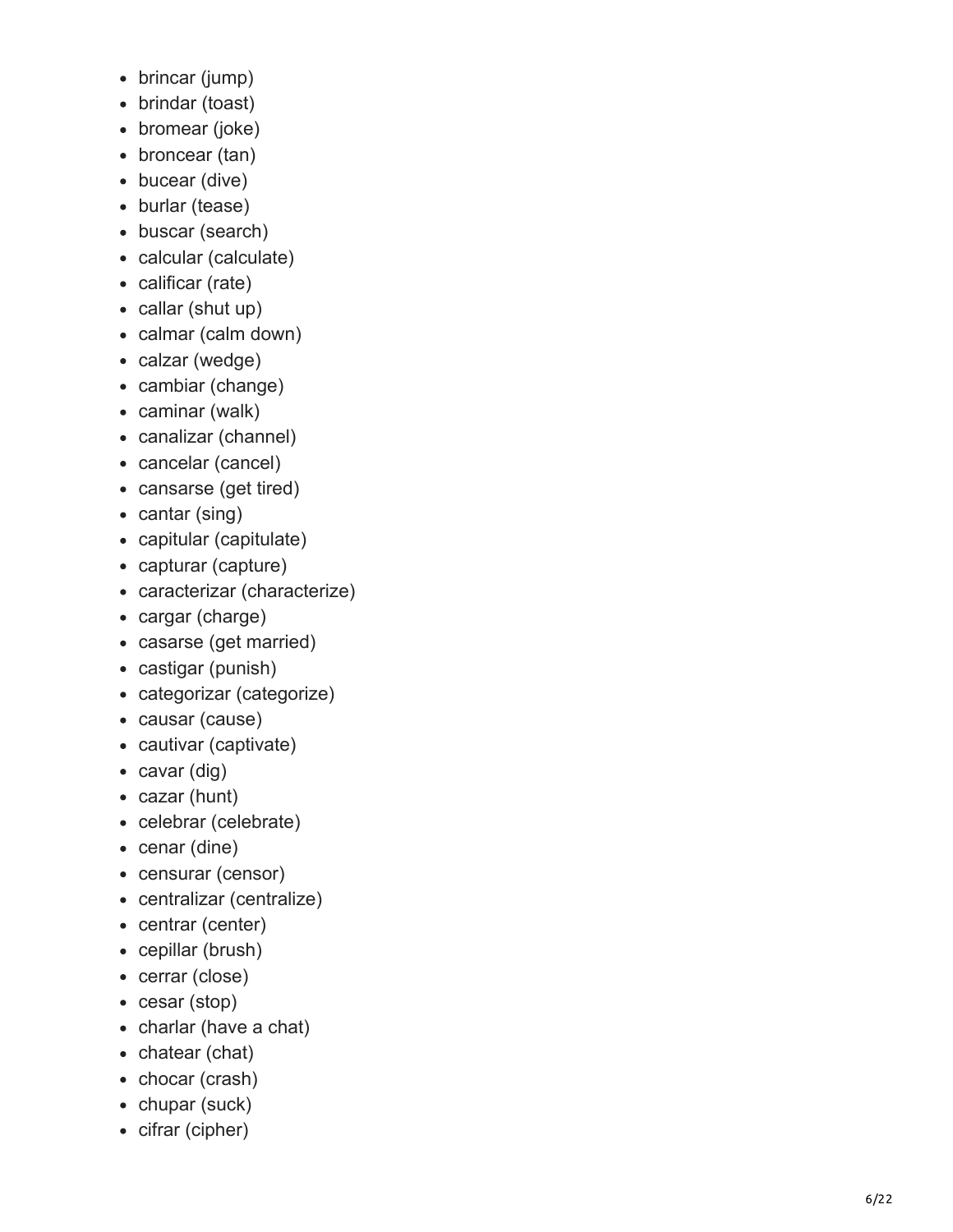- circular (circle)
- citar (quote)
- civilizar (civilize)
- clarificar (clarify)
- clasificar (classify)
- clavar (nail)
- cobrar (charge)
- cocinar (cook)
- codificar (codify)
- colaborar (collaborate)
- coleccionar (collect)
- colocar (place)
- colonizar (colonize)
- colorear (color)
- combinar (combine)
- comentar (comment)
- comerciar (trade)
- comparar (compare)
- compensar (compensate)
- compilar (compile)
- completar (complete)
- complicar (complicate)
- comportar (behave)
- comprar (buy)
- comunicar (communicate)
- concentrar (concentrate)
- condenar (condemn)
- condicionar (condition)
- conectar (connect)
- confiar (trust)
- configurar (configure)
- confirmar (confirm)
- confiscar (confiscate)
- congelar (freeze)
- conjeturar (conjecture)
- conjugar (conjugate)
- conquistar (conquer)
- conservar (preserve)
- considerar (consider)
- consolidar (consolidate)
- constatar (verify)
- consultar (consult)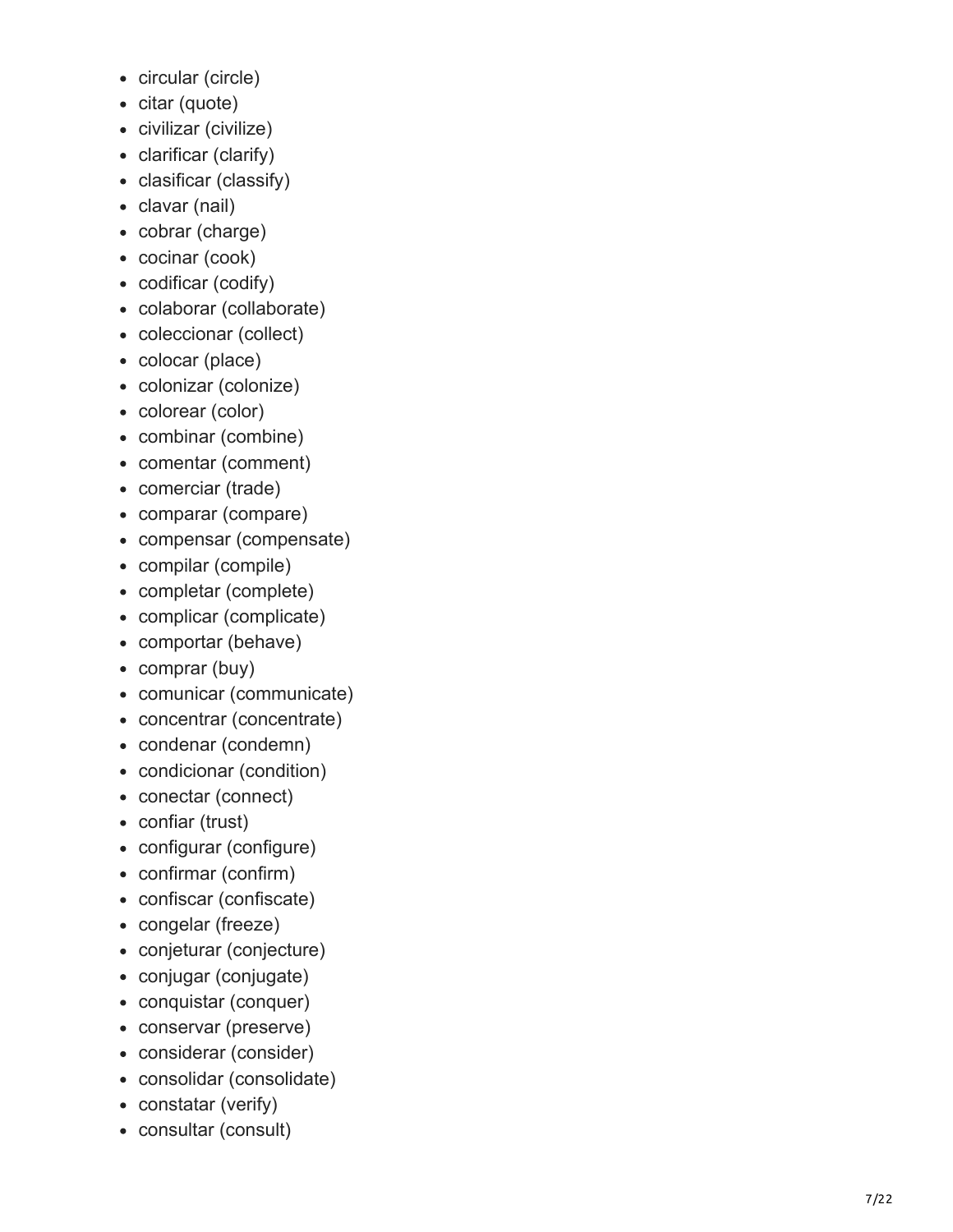- contactar (contact)
- contaminar (contaminate)
- contemplar (contemplate)
- contestar (answer)
- continuar (continue)
- contratar (hire)
- controlar (check)
- conversar (talk)
- convidar (invite)
- cooperar (cooperate)
- coordinar (coordinate)
- copiar (copy)
- coquetear (flirt)
- coronar (crown)
- cortar (cut)
- cosechar (harvest)
- crear (create)
- criar (raise)
- criticar (criticize)
- crucificar (crucify)
- cruzar (cross)
- cuajar (curdle)
- cuantificar (quantify)
- cuidar (care)
- cuidarse (take care)
- culpar (blame)
- cultivar (cultivate)
- curar (cure)
- dañar (harm)
- danzar (dance)
- decepcionar (disappoint)
- declarar (declare)
- declinar (decline)
- decorar (decorate)
- dedicar (dedicate)
- degustar (taste)
- dejar (leave)
- denigrar (denigrate)
- deplorar (deplore)
- depositar (deposit)
- derribar (tear down)
- desaconsejar (discourage)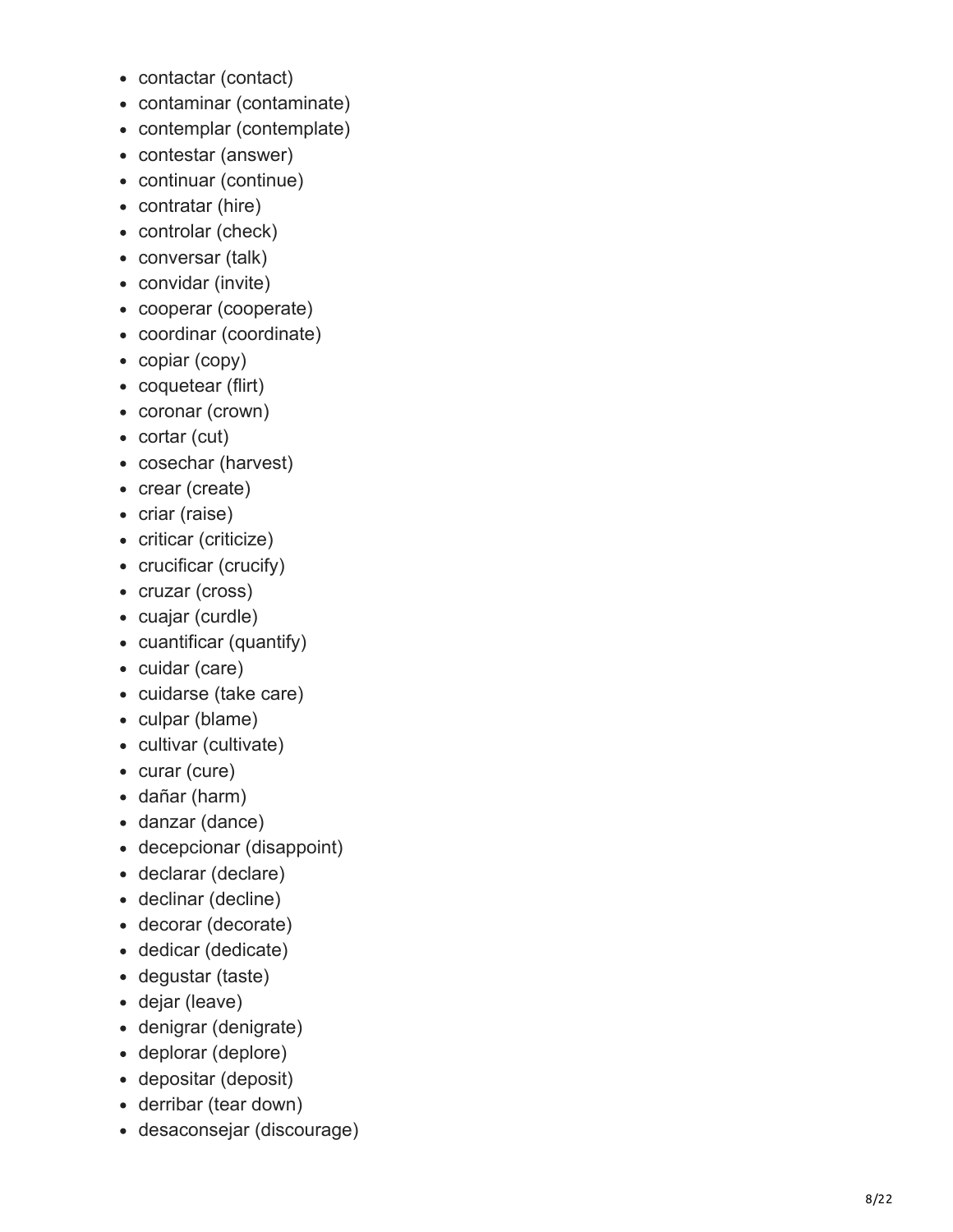- desafinar (detune)
- desarrollar (develop)
- desatar (unleash)
- desayunar (have breakfast)
- descansar (rest)
- descargar (download)
- descarrilar (derail)
- desconectar (disconnect)
- desconfiar (mistrust)
- descongelar (defrost)
- desear (desire)
- despegar (detach)
- desplazar (move)
- destacar (highlight)
- destinar (assign)
- desviar (divert)
- detectar (detect)
- deteriorar (deter)
- determinar (determine)
- detestar (detest)
- devorar (devour)
- dibujar (draw)
- dictar (dictate)
- diferenciar (differentiate)
- discriminar (discriminate)
- disculpar (apologize)
- diseñar (design)
- disfrazar (disguise)
- disfrutar (enjoy)
- disimular (conceal)
- disparar (shoot)
- disputar (dispute)
- divisar (sight)
- divorciarse (divorce)
- divulgar (disclose)
- doblar (fold)
- dominar (dominate)
- donar (donate)
- ducharse (shower)
- dudar (doubt)
- duplicar (duplicate)
- durar (last)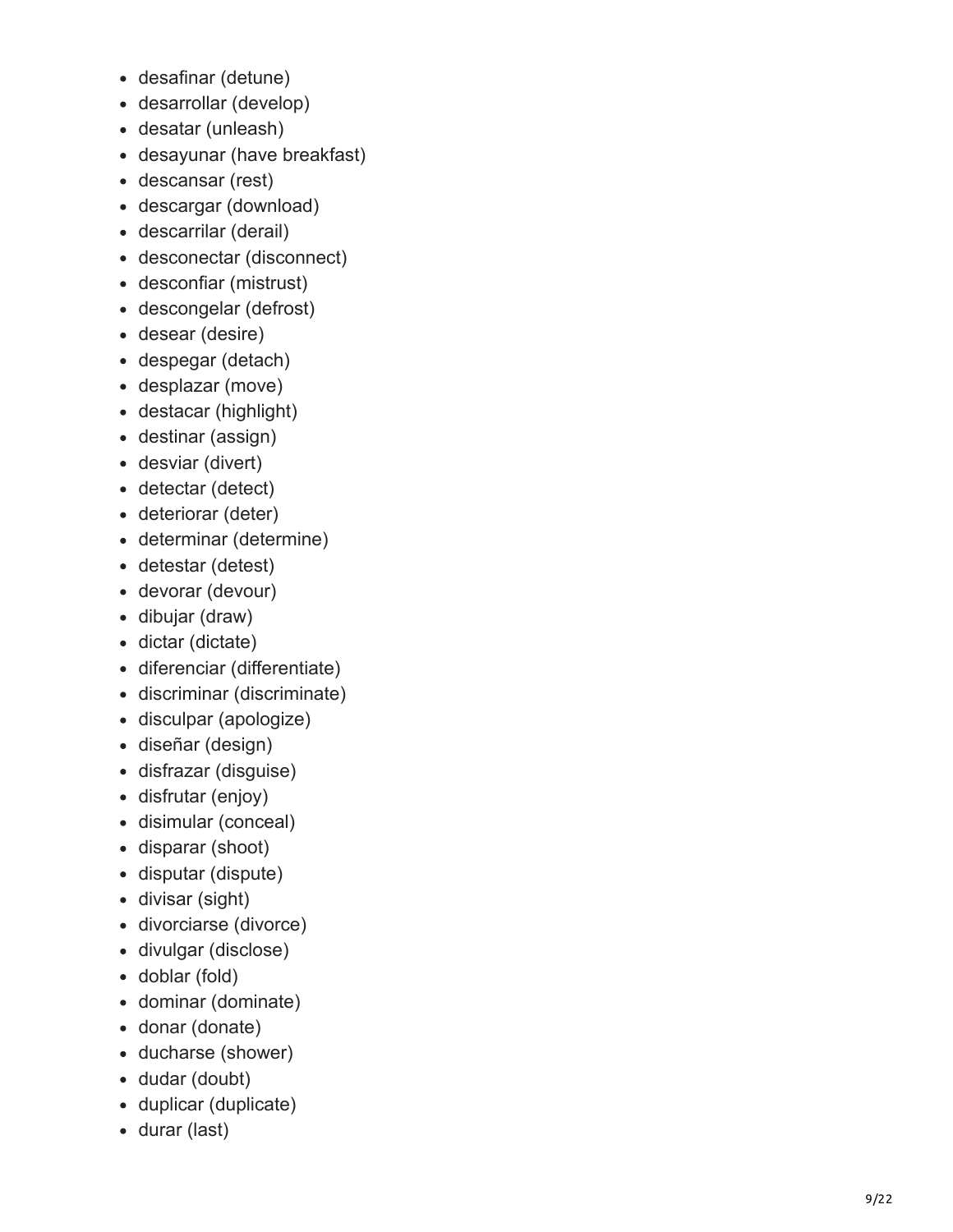- echar (cast)
- edificar (build)
- editar (edit)
- educar (educate)
- efectuar (perform)
- ejecutar (execute)
- ejercitar (exercise)
- elaborar (elaborate)
- elevar (raise)
- eliminar (eliminate)
- emancipar (emancipate)
- embarcar (embark)
- emborracharse (get drunk)
- emigrar (migrate)
- empeñar (pawn)
- empezar (start)
- emplear (use)
- empujar (push)
- enamorarse (fall in love)
- encajar (fit)
- encantar (enchant)
- encargar (order)
- enchufar (plug in)
- encuestar (survey)
- enfadar (anger)
- enfadarse (get angry)
- enfermar (sick)
- enfocar (focus)
- enfriar (cool)
- engañar (deceive)
- enganchar (hook)
- engordar (fatten)
- engrasar (grease)
- enhebrar (thread)
- enlazar (link)
- enojarse (get angry)
- enredar (entangle)
- ensanchar (widen)
- ensayar (rehearse)
- enseñar (teach)
- ensuciar(mess up)
- enterarse(learn)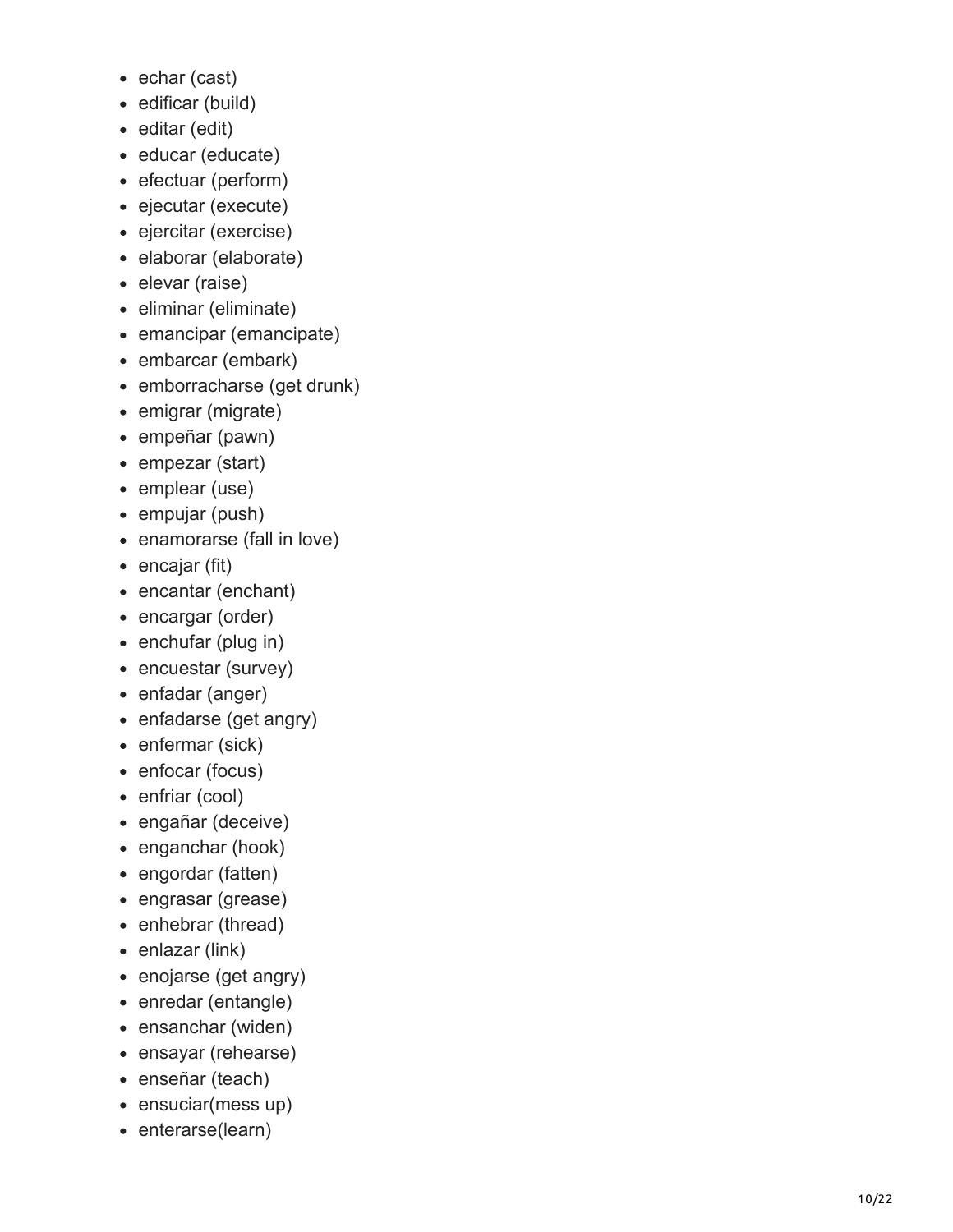- entrar(enter)
- entregar (deliver)
- entrenar (train)
- entrevistar (interview)
- entusiasmarse (get excited)
- enviar (send)
- envidiar (envy)
- equivocarse (be wrong)
- errar (make a mistake)
- escalar (climb)
- escapar (escape)
- escuchar (listen)
- esforzar (strive)
- especializarse (specialize)
- especificar (specify)
- esperar (wait)
- espirar (breathe out)
- esquiar (ski)
- estacionar (park)
- estallar (explode)
- estimar (estimate)
- estimular (stimulate)
- estirarse (stretch)
- estornudar (sneeze)
- estrenar (release)
- estresar (stress)
- estropear (damage)
- estudiar (study)
- evacuar (evacuate)
- evaluar (evaluate)
- evitar (avoid)
- evolucionar (evolve)
- exagerar (exaggerate)
- examinar (examine)
- excavar (excavate)
- excitar (excite)
- exclamar (exclaim)
- excusar (excuse)
- exhalar (exhale)
- experimentar (experience)
- expirar (exhale)
- explicar (explain)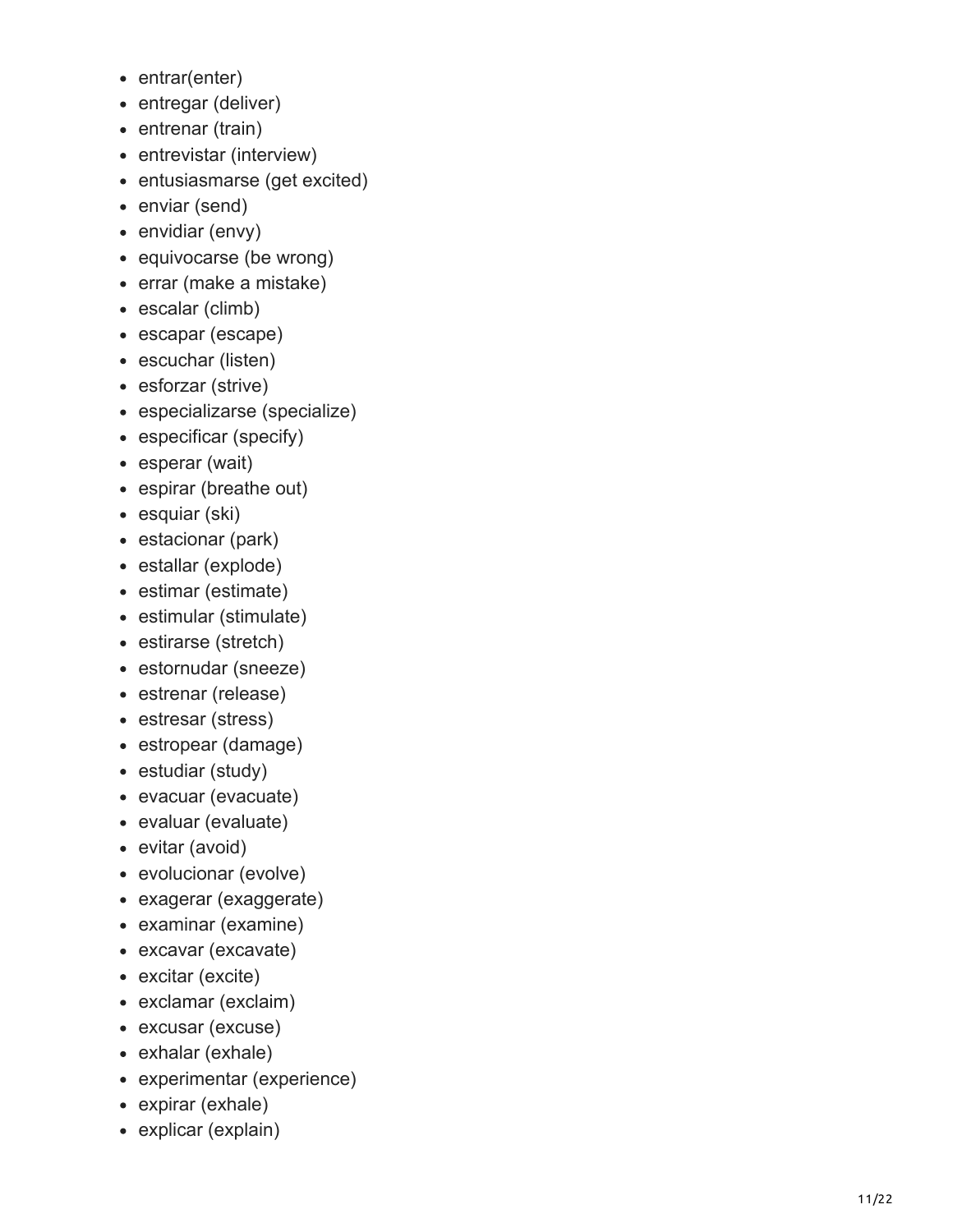- explorar (explore)
- explotar (exploit)
- exportar (export)
- expresar (express)
- expulsar (expel)
- extrañar (miss)
- fabricar (manufacture)
- facilitar (facilitate)
- facturar (bill)
- fallar (fail)
- faltar (miss)
- fascinar (fascinate)
- fatigar (fatigue)
- felicitar (congratulate)
- festejar (celebrate)
- $\bullet$  fiar (trust)
- figurar (figure)
- fijar (set)
- filmar (film)
- filosofar (philosophize)
- filtrar (filter)
- finalizar (finish)
- financiar (fund)
- firmar (sign)
- flirtear (flirt)
- flotar (float)
- fluctuar (fluctuate)
- fomentar (encourage)
- formar (form)
- formular (formulate)
- fortificar (fortify)
- fotografiar (photograph)
- fracasar (fail)
- frenar (brake)
- $\bullet$  frotar (rub)
- frustrar (thwart)
- fumar (smoke)
- funcionar (function)
- fundar (establish)
- fusionar (merge)
- ganar (win)
- garantizar (guarantee)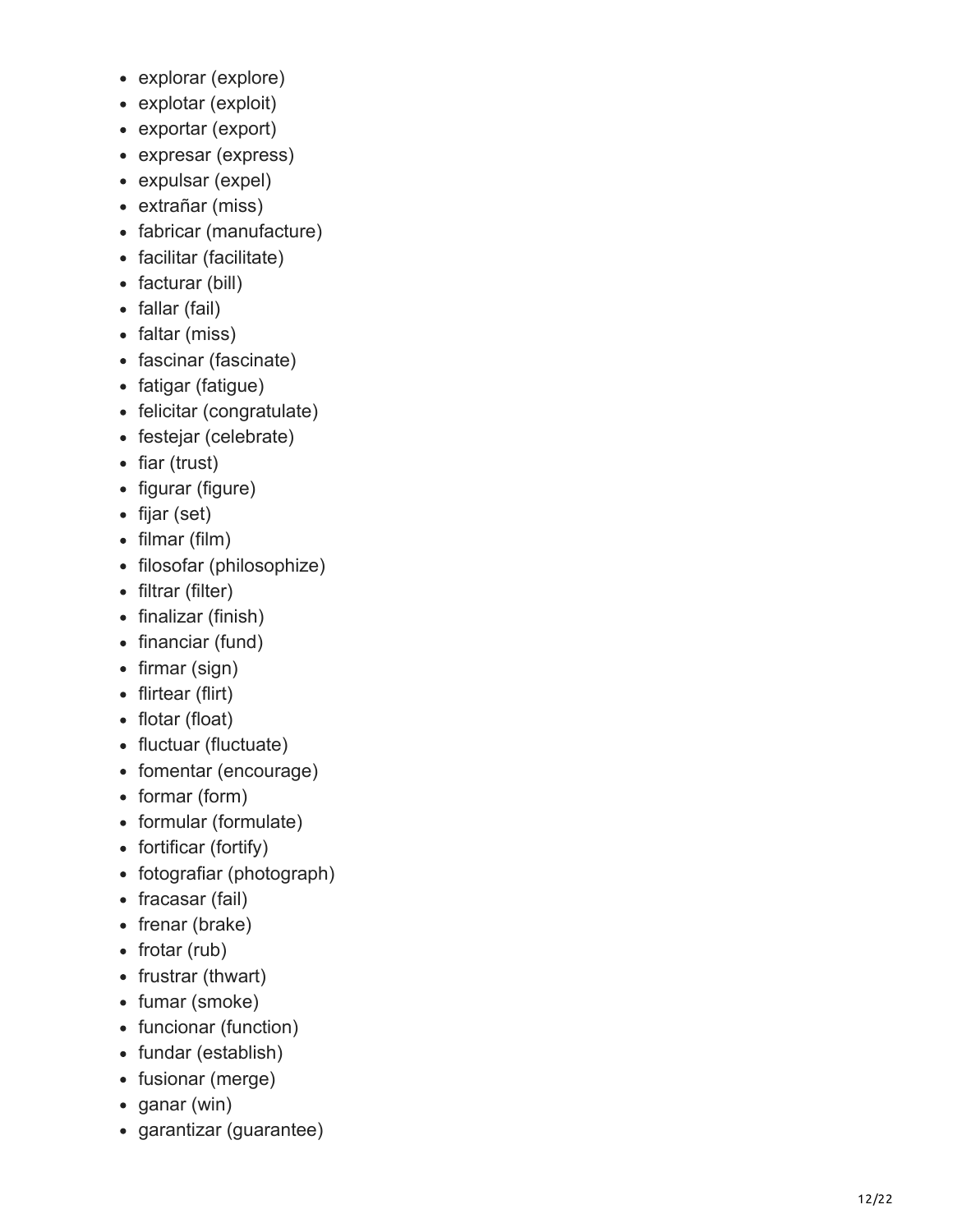- gastar (spend)
- generalizar (generalize)
- generar (generate)
- gestionar (manage)
- girar (turn)
- glorificar (glorify)
- golpear (hit)
- gozar (enjoy)
- grabar (record)
- graduar (graduate)
- granizar (hail)
- gritar (shout)
- guardar (save)
- guiar (guide)
- gustar (like)
- habitar (inhabit)
- hablar (speak)
- halagar (flatter)
- hallar (find)
- hechizar (spell)
- hipnotizar (hypnotize)
- humillar (humiliate)
- idealiza r(idealize)
- identificar (identify)
- ignorar (ignore)
- iluminar (illuminate)
- ilustrar (illustrate)
- imaginar (imagine)
- imitar (imitate)
- implementar (implement)
- implicar (imply)
- importar (import)
- impresionar (impress)
- improvisar (improvise)
- inaugurar (inaugurate)
- inclinar (tilt)
- incorporar (incorporate)
- incrementar (increase)
- indicar (indicate)
- informar (inform)
- ingresar (enter)
- inhalar (inhale)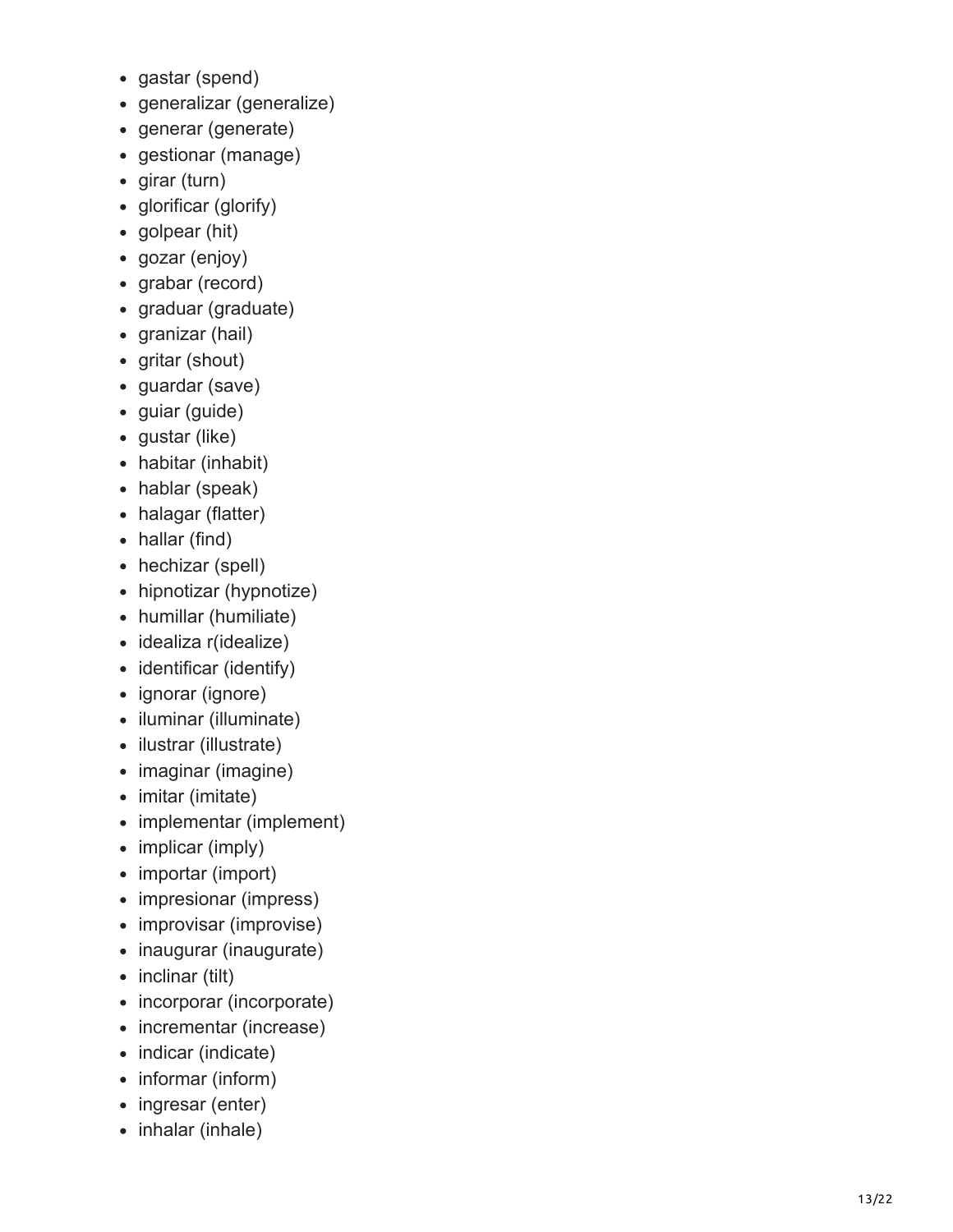- iniciar (start)
- inmigrar (immigrate)
- insertar (insert)
- inspeccionar (inspect)
- inspirar (inspire)
- instalar (install)
- insultar (insult)
- integrar (integrate)
- $\bullet$  intentar (try)
- intercambiar (exchange)
- interesar (interest)
- interpretar (interpret)
- interrogar (interrogate)
- inundar (flood)
- inventar (invent)
- investigar (investigate)
- invitar (invite)
- invocar (summon)
- inyectar (inject)
- jactarse (boast)
- $\bullet$  juntar (join)
- jurar (swear)
- justificar (justify)
- juzgar (judge)
- laborar (labor)
- ladrar (bark)
- lamentar (lament)
- lanzar (launch)
- lastimar (hurt)
- lavar (wash)
- lavarse (wash)
- legalizar (legalize)
- legar (legitimize)
- levantar (raise)
- levantarse (rise)
- levar (lift)
- liberar (release)
- licuar (liquefy)
- limitar (limit)
- limpiar (clean)
- liquidar (liquidate)
- listar (list)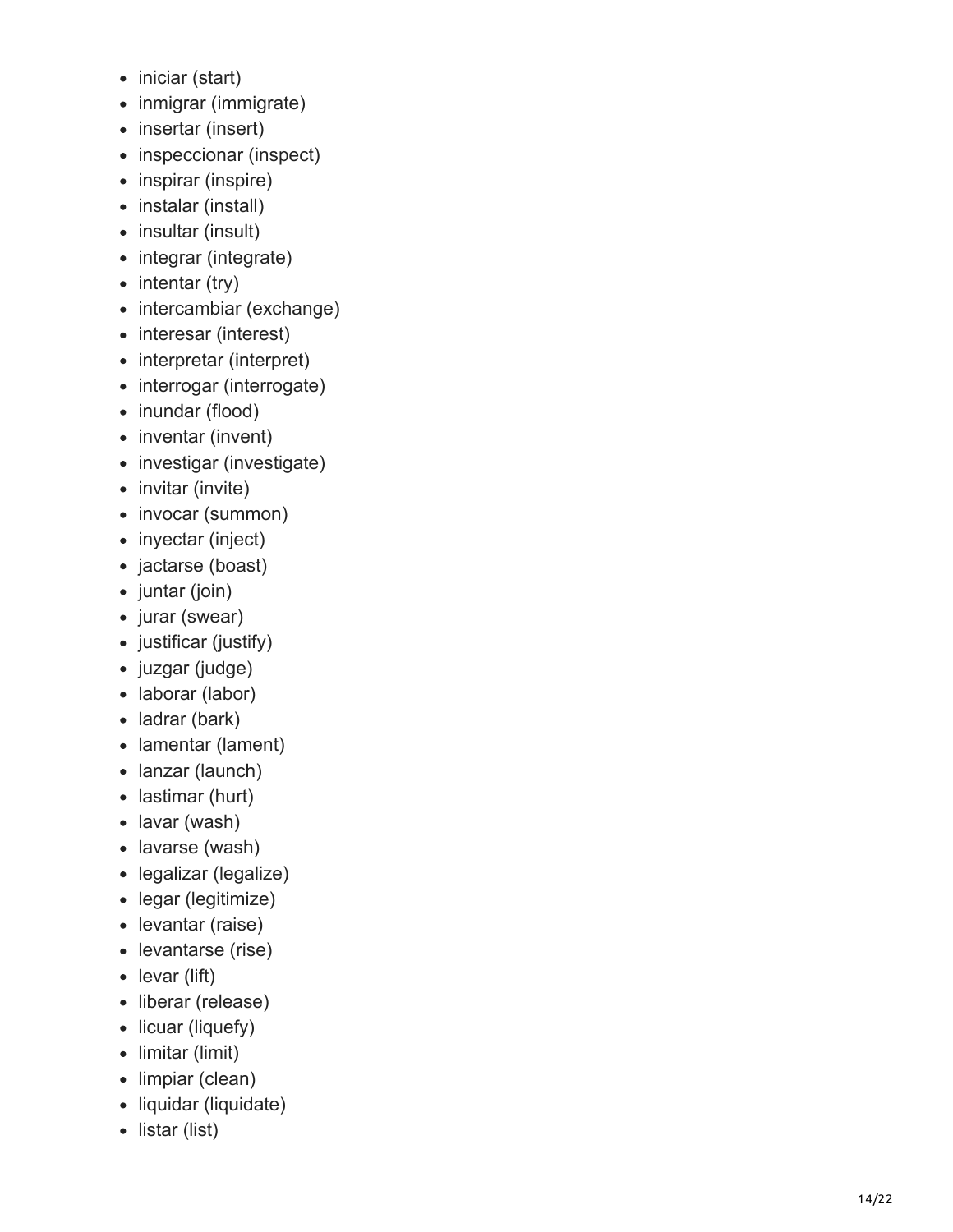- Ilamar (call)
- llegar (reach)
- Ilenar (fill out)
- llevar (carry)
- Ilorar (cry)
- Iloviznar (drizzle)
- localizar (locate)
- lograr (achieve)
- luchar (fight)
- madrugar (get up early)
- madurar (mature)
- manchar (stain)
- maquillar (make up)
- maravillar (wonder)
- marcar (mark)
- marchar (march)
- marcharse (leave)
- marear (get dizzy)
- matar (kill)
- matricular (matriculate)
- matricularse (enroll)
- maullar (meow)
- meditar (meditate)
- mejorar (improve)
- memorizar (memorize)
- mencionar (mention)
- mendigar (beg)
- menguar (mention)
- mezclar (mix)
- migrar (migrate)
- mirar (look)
- mistificar (mystify)
- modernizar (modernize)
- modificar (modify)
- modular (modular)
- mojar (wet)
- molestar (bother)
- montar (mount)
- motivar (motivate)
- movilizar (mobilize)
- mudar (move)
- multiplicar (multiply)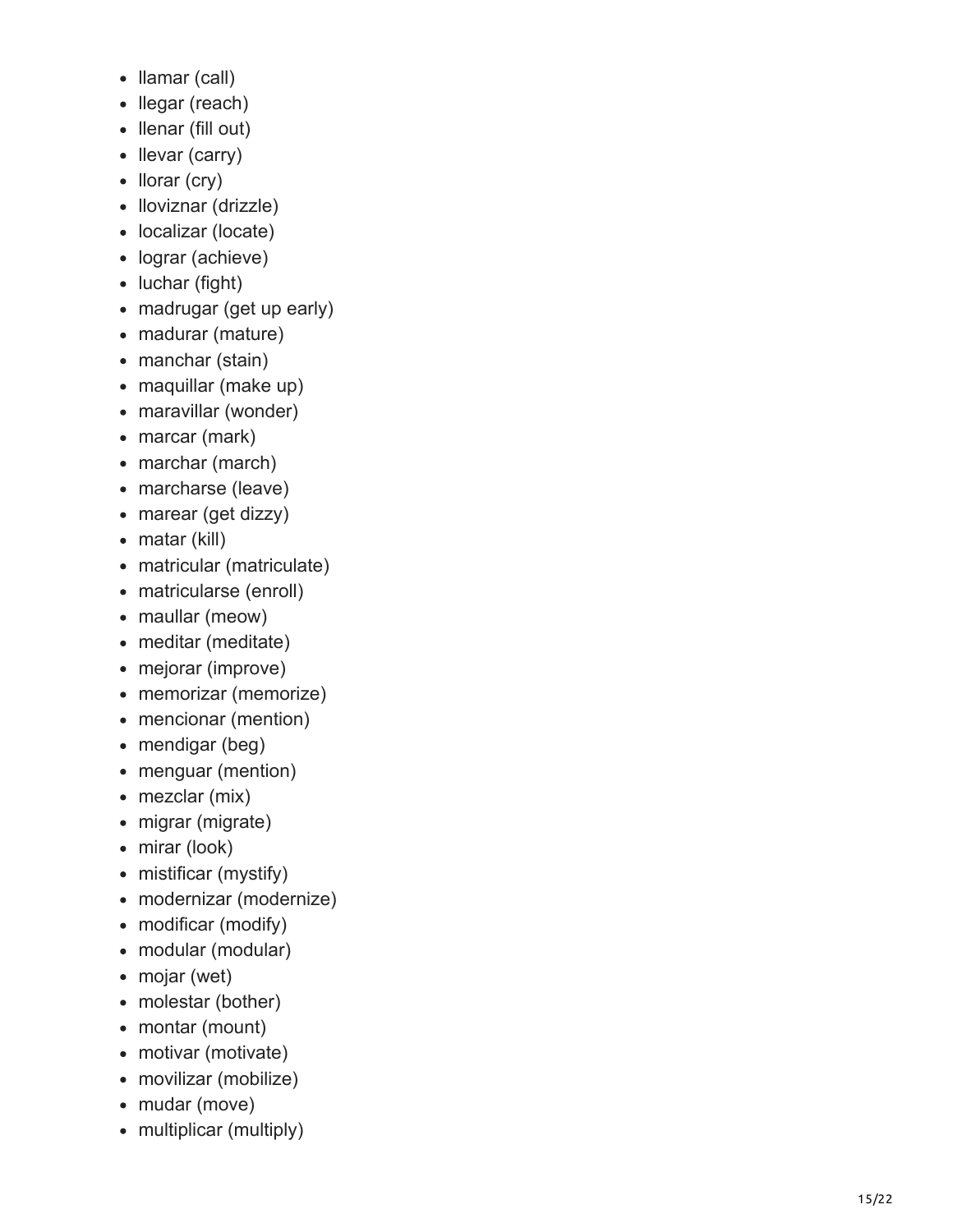- murmurar (murmur)
- mutilar (mutilate)
- nadar (swim)
- narrar (narrate)
- naufragar (shipwreck)
- navegar (navigate)
- necesitar (need)
- negociar (negotiate)
- neutralizar (neutralize)
- nombrar (nominate)
- notar (notice)
- notificar (notify)
- nublar (cloud)
- numerar (number)
- obligar (obligate)
- observar (observe)
- ocultar (hide)
- ocupar (occupy)
- odiar (hate)
- olvidar (forget)
- operar (operate)
- opinar (give an opinion)
- optar (opt)
- ordenar (order)
- ordenar (sort)
- organizar (organize)
- orinar (urinate)
- oscilar (oscillate)
- oxidar (oxidize)
- paralizar (paralyze)
- parar (stop)
- pararse (stand up)
- parpadear (blink)
- participar (participate)
- pasar (pass)
- pasear (walk)
- patear (kick)
- patinar (skate)
- pedalear (pedal)
- pegar (paste)
- peinar (combe)
- pelar (peeling)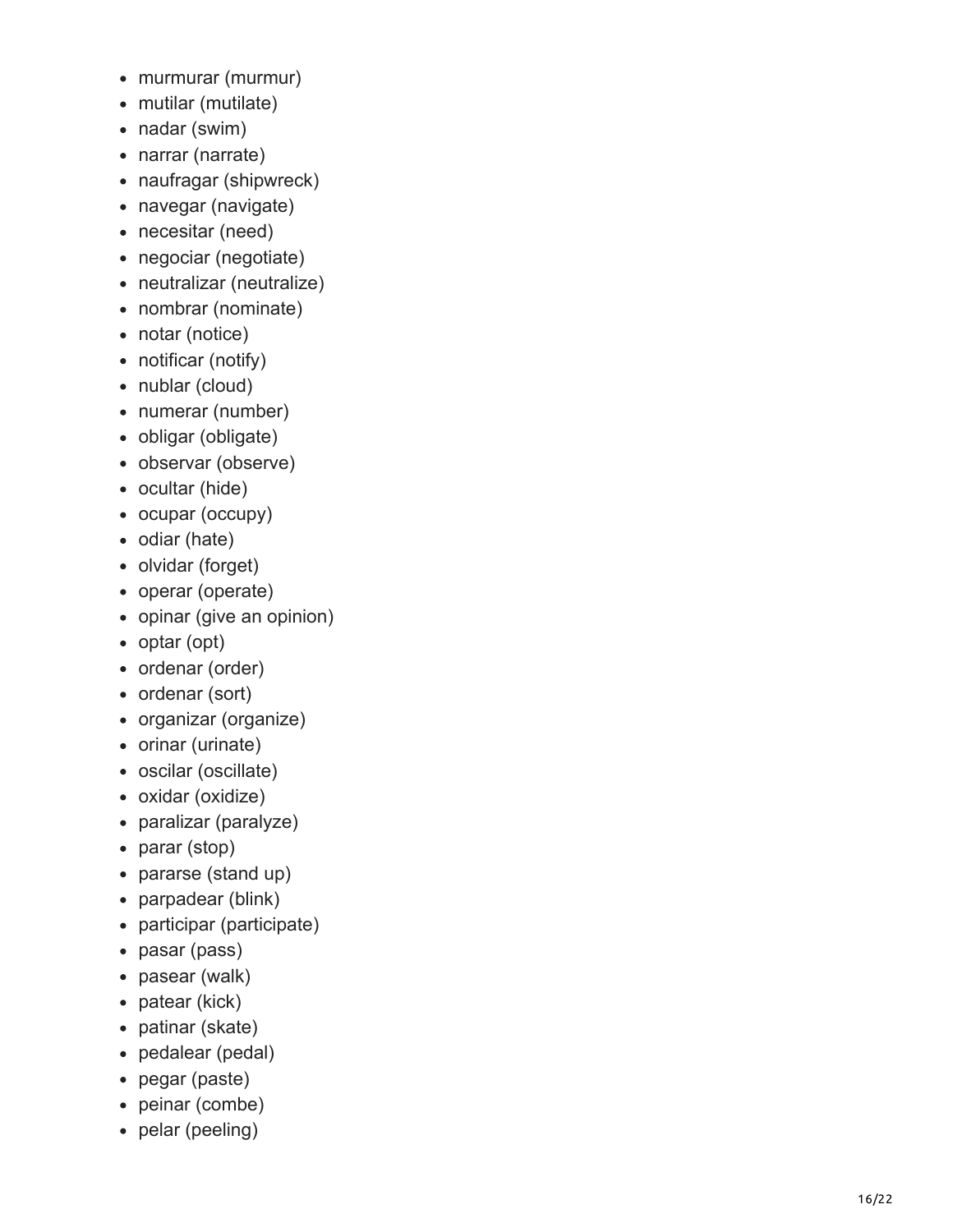- pelear (fight)
- penetrar (penetrate)
- perdonar (forgive)
- perfeccionar (perfect)
- perfumar (put on perfume)  $\bullet$
- perjudicar (damage)  $\bullet$
- pesar (weigh)
- pescar (fish)  $\bullet$
- picar (chop)
- pinchar (poke)  $\bullet$
- pintar (paint)
- pisar (stomp)  $\bullet$
- planchar (iron)
- planear (plan)  $\bullet$
- plantar (plant)  $\bullet$
- plantear (present)
- platicar (talk)  $\bullet$
- polucionar (polute)
- portar (carry)  $\bullet$
- posar (pose)
- practicar (practice)
- pregonar (proclaim)
- preguntar (ask)
- preguntarse (wonder)  $\bullet$
- preocupar (worry)
- preparar (prepare)  $\bullet$
- presentar (submit)
- preservar (preserve)  $\bullet$
- presionar (press)
- prestar (lend)
- privar (deprive)
- procesar (process)
- proclamar (proclaim)  $\bullet$
- procurar (procure)
- programar (schedule)  $\bullet$
- progresar (progress)
- prolongar (prolong)  $\bullet$
- pronunciar (proclaim)  $\bullet$
- propagar (propagate)
- proporcionar (provide)  $\bullet$
- protagonizar (protagonize)
- protestar (protest)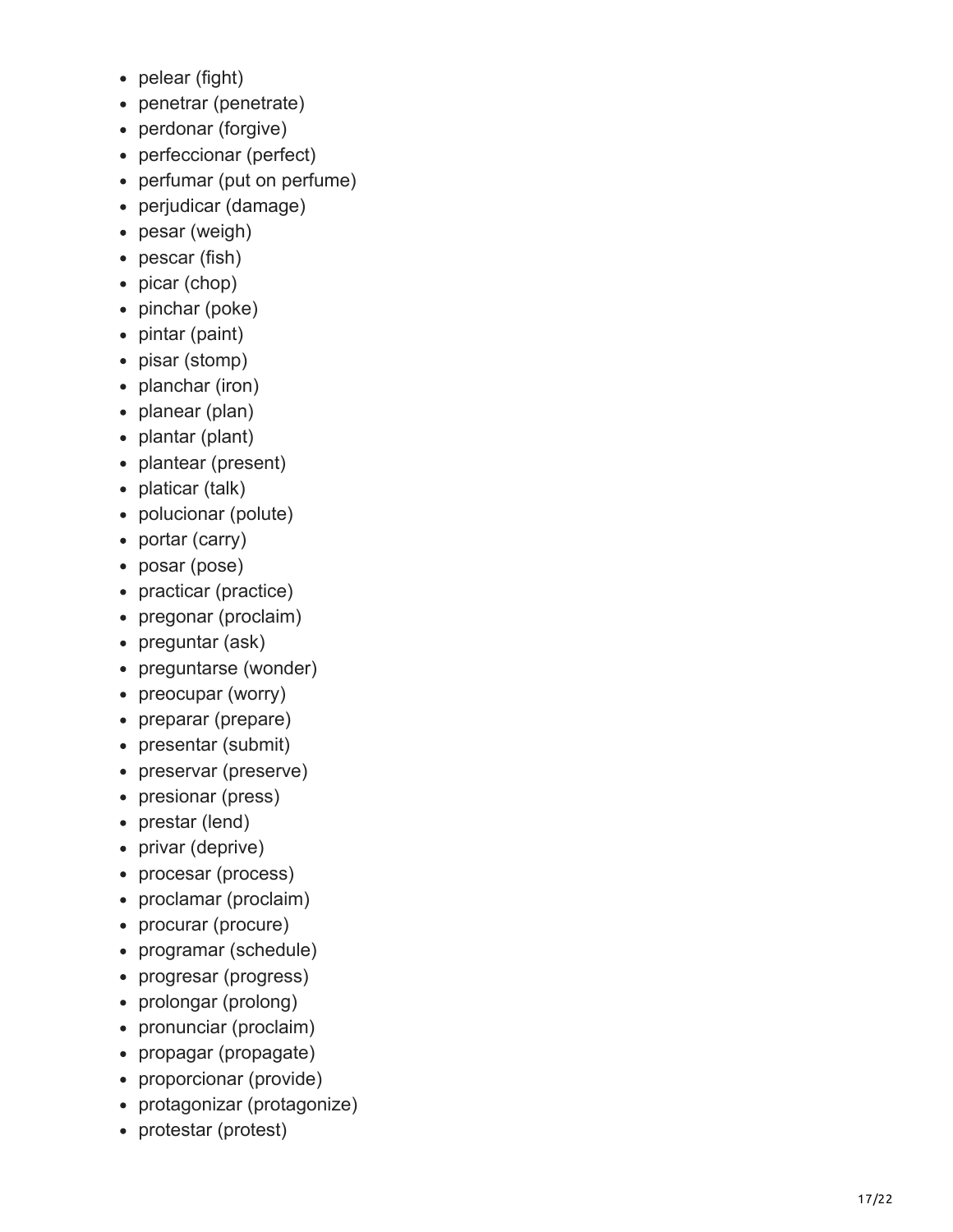- provocar (provoke)
- proyectar (project)
- publicar (publish)
- pulsar (click)
- puntuar (score)  $\bullet$
- purificar (purify)
- quedar (stay)
- quedarse (stay)
- quejarse (complain)
- quemar (burn)
- quitar (remove)
- radiar (radiate)
- rascar (scratch)
- reaccionar (react)
- realizar (perform)
- recargar (reload)
- rechazar (reject)
- reciclar (recycle)
- reclamar (reclaim)
- recopilar (collect)
- rectificar (rectify)
- recuperar (recover)
- redactar (redact)
- reemplazar (replace)
- refinar (refine)
- reflejar (reflect)
- reflexionar (reflect)
- refrigerar (refresh)
- regalar (give away)
- regatear (haggle)
- registrar (register)
- regresar (return)
- regular (regulate)
- rehusar (refuse)
- reinar (reign)
- relacionar (relate)
- relajarse (relax)
- relatar (tell)
- rellenar (refill)
- remar (paddle)
- renovar (renew)
- renunciar (resign)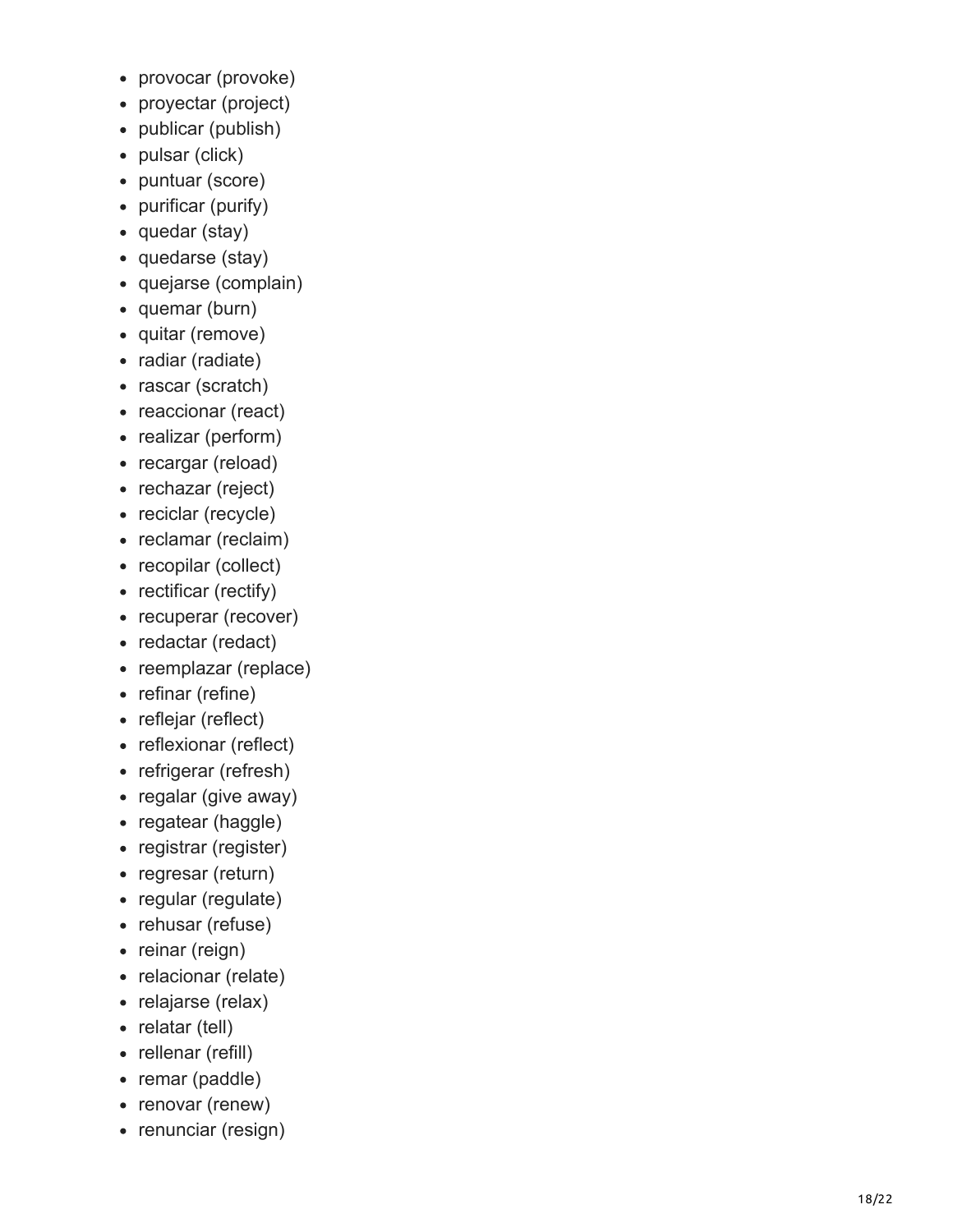- reparar (repair)
- repasar (review)
- replicar (replicate)
- reportar (report)
- representar (represent)
- reprochar (reproach)
- resbalar (slip)
- reservar (reserve)
- resfriarse (catch a cold) respetar (respect)
- respirar (breathe)
- restaurar (restore)
- resultar (result)
- retirar (withdraw)
- retrasar(delay)
- revelar (reveal)
- revisar (review)
- rezar (pray)
- robar (steal)
- rodear (surround)
- roncar (snore)
- saborear (taste)
- sabotear (sabotage)
- sacar (take out)
- saciar (satiate)
- sacrificar (sacrifice)
- salar (salt)
- saltar (skip)
- saludar (salute)
- salvar (save)
- sanar (heal)
- satirizar (satirize)
- secar (dry)
- seleccionar (select)
- señalar (bookmark)
- separar (separate)
- significar (signify)
- simbolizar (symbolize)
- simpatizar (sympathize)
- simular (simulate)
- sincronizar (synchronize)
- sintetizar (synthesize)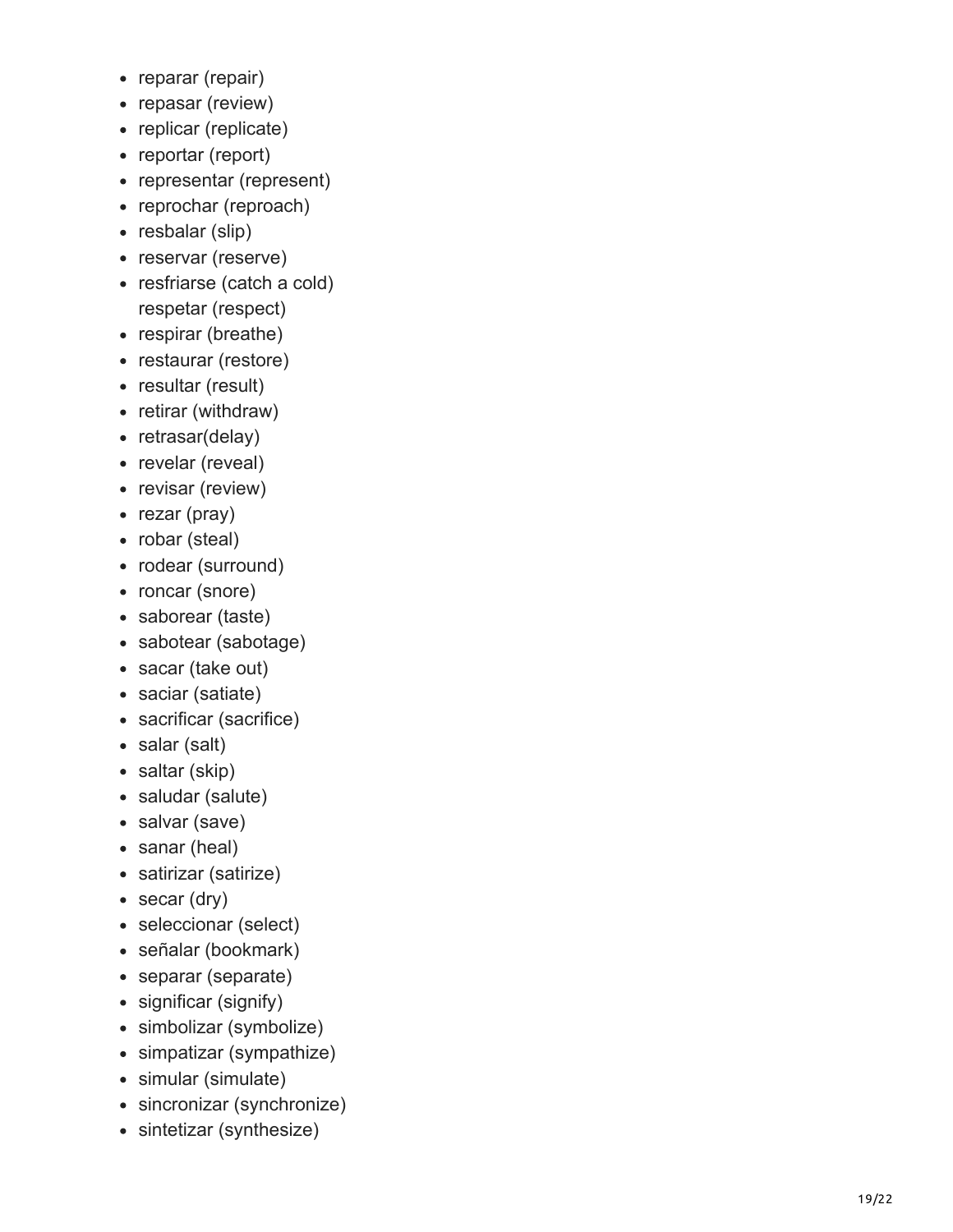- sintonizar (tune)
- situar (place)
- sobrar (surplus)
- solicitar (request)
- solucionar (solve)
- soplar (blow)
- soportar (support)
- sospechar (suspect)
- subrayar (underline)
- sudar (sweat)
- sujetar (hold)
- sumar (add)
- superar (overcome)
- suplicar (beg)
- suspirar (sigh)
- tapar (cover)
- tararear (hum)
- tardar (stutter)
- tartamudear (stutter)
- tatuar (tattoo)
- telefonear (telephone)
- temperar (temper)
- terminar (finish)
- $\bullet$  tintar (tint)
- tirar (throw away)
- titular (headline)
- tocar (touch)
- tolerar (tolerate)
- tomar (take)
- tornear (turn)
- trabajar (work)
- tragar (swallow)
- traicionar (betray)
- tramar (scheme)
- tramitar (process)
- transformar (transform)
- transportar (transport)
- trasladar (transfer)
- $\bullet$  tratar (edit)
- trazar (trace)
- tricotar (knitting)
- triunfar (triumph)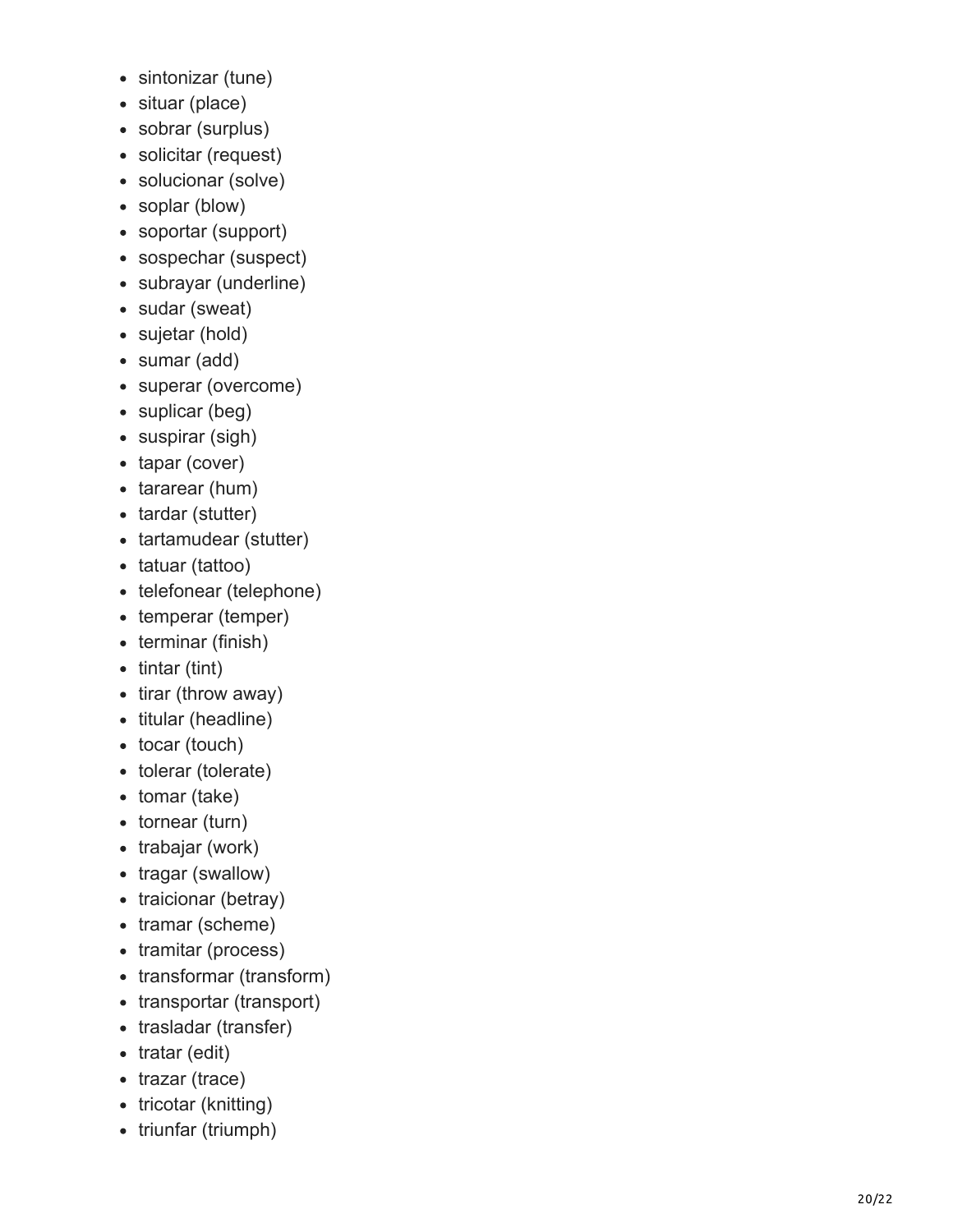- tumbar (lay down)
- ubicar (locate)
- untar (smear)
- usar (use)
- utilizar (use)
- vaciar (empty)
- vagar (wander)
- valuar (valuate)
- variar (vary)
- venerar (venerate)
- verificar (verify)
- viajar (travel)
- vibrar (vibrate)
- vigilar (watch)
- vincular (link)
- violar (violate)
- visitar (visit)
- voltear (flip)
- vomitar (vomit)
- votar (vote)

## **Irregular -Ar Verb**

These Spanish -ar verbs are considered irregular in the present tense.

- estar (be, feel, lie)
- andar (step, go)
- dar (give, pass)
- jugar (play)
- regar (water)
- negar (deny, reject)
- empezar (start, begin)
- calentar (heat up)
- pensar (think, feel)
- recalentar (reheat, overheat)
- recomendar (recommend, advise)
- reventar (burst, pop)
- sentarse (sit, place)
- tentar (tempt, entice)
- acertar (guess, get right)
- manifestar (express, manifest)
- quebrar (break, go bankrupt)
- sembrar (sow, plant)